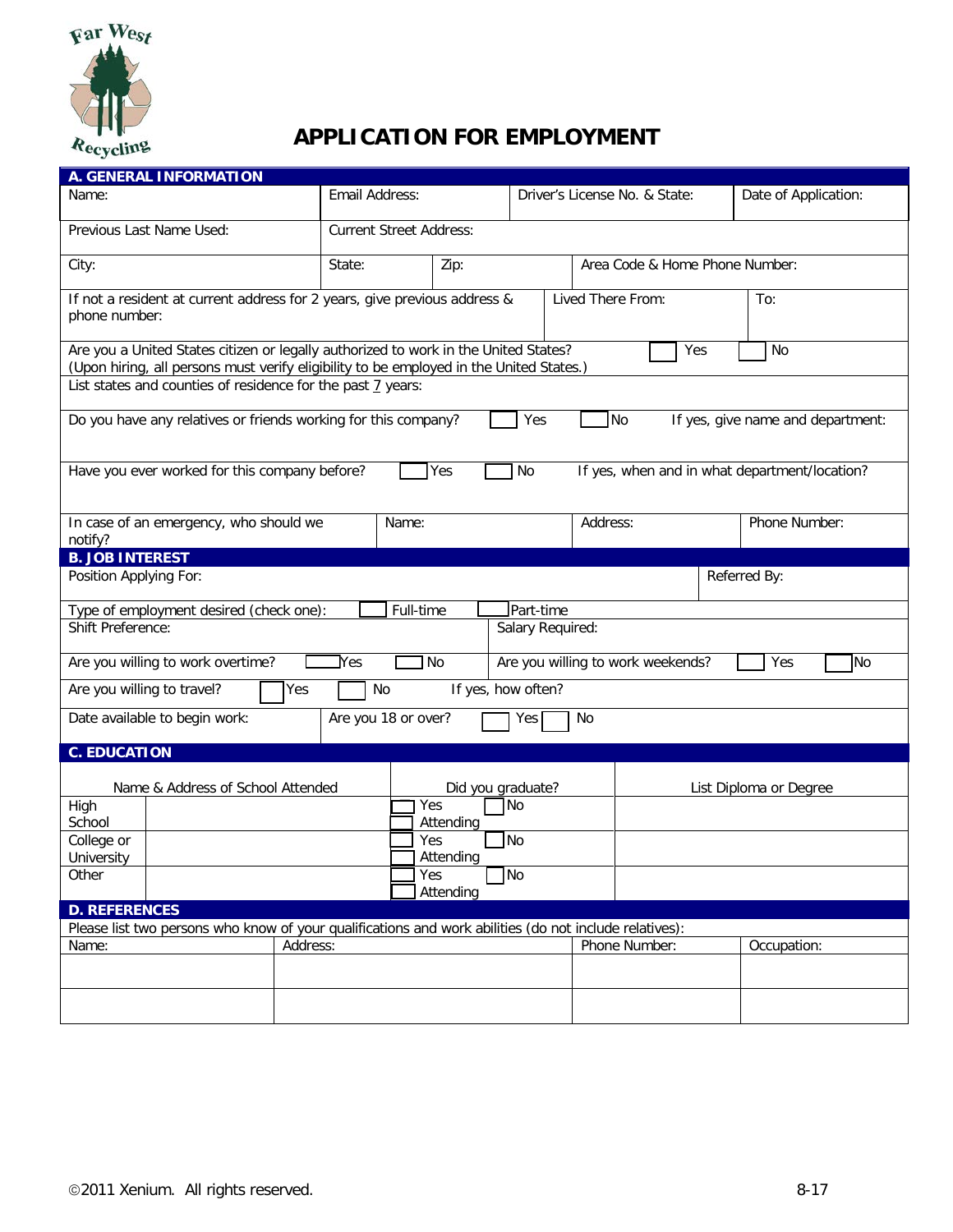

## **YOUR EMPLOYMENT HISTORY**

Please list below your Employment History beginning with your most recent employer. Account for all periods of time, including **part-time work, military service or unemployment.** May we contact your present employer for references?  $\Box$  Yes  $\Box$  No If additional space is needed, please attach supplemental information.

| <b>E. EMPLOYER NAME &amp; ADDRESS</b>   |                                                              |       |             |                                                                                                 |                                     |                   |  |  |  |  |
|-----------------------------------------|--------------------------------------------------------------|-------|-------------|-------------------------------------------------------------------------------------------------|-------------------------------------|-------------------|--|--|--|--|
|                                         |                                                              |       |             |                                                                                                 |                                     |                   |  |  |  |  |
| From<br>To                              |                                                              |       | Department: | Supervisor:                                                                                     | Phone Number:                       |                   |  |  |  |  |
| Month                                   | Year<br>Month                                                |       | Year        |                                                                                                 | Employer Use Only                   |                   |  |  |  |  |
|                                         |                                                              |       |             |                                                                                                 | Dates Verified                      | Position Verified |  |  |  |  |
|                                         |                                                              |       |             |                                                                                                 |                                     |                   |  |  |  |  |
| Job Title & Description of Your Duties: |                                                              |       |             |                                                                                                 |                                     |                   |  |  |  |  |
|                                         | Reason For Leaving:                                          |       |             |                                                                                                 |                                     |                   |  |  |  |  |
|                                         | <b>F. EMPLOYER NAME &amp; ADDRESS</b>                        |       |             |                                                                                                 |                                     |                   |  |  |  |  |
|                                         |                                                              |       |             |                                                                                                 |                                     |                   |  |  |  |  |
|                                         |                                                              |       |             |                                                                                                 |                                     | Phone Number:     |  |  |  |  |
| From                                    |                                                              | To    |             | Department:                                                                                     | Supervisor:                         |                   |  |  |  |  |
| Month                                   | Year                                                         | Month | Year        |                                                                                                 | Employer Use Only                   |                   |  |  |  |  |
|                                         |                                                              |       |             |                                                                                                 | Dates Verified<br>Position Verified |                   |  |  |  |  |
|                                         | Job Title & Description of Your Duties:                      |       |             |                                                                                                 |                                     |                   |  |  |  |  |
|                                         |                                                              |       |             |                                                                                                 |                                     |                   |  |  |  |  |
|                                         |                                                              |       |             |                                                                                                 |                                     |                   |  |  |  |  |
|                                         | Reason For Leaving:<br><b>G. EMPLOYER NAME &amp; ADDRESS</b> |       |             |                                                                                                 |                                     |                   |  |  |  |  |
|                                         |                                                              |       |             |                                                                                                 |                                     |                   |  |  |  |  |
|                                         |                                                              |       |             |                                                                                                 |                                     |                   |  |  |  |  |
|                                         | From<br>To<br>Year<br>Month                                  |       |             | Department:                                                                                     | Supervisor:                         | Phone Number:     |  |  |  |  |
| Month                                   |                                                              |       | Year        |                                                                                                 | Employer Use Only                   |                   |  |  |  |  |
|                                         |                                                              |       |             |                                                                                                 | Dates Verified<br>Position Verified |                   |  |  |  |  |
| Job Title & Description of Your Duties: |                                                              |       |             |                                                                                                 |                                     |                   |  |  |  |  |
|                                         |                                                              |       |             |                                                                                                 |                                     |                   |  |  |  |  |
|                                         |                                                              |       |             |                                                                                                 |                                     |                   |  |  |  |  |
|                                         | Reason For Leaving:<br>H. EMPLOYER NAME & ADDRESS            |       |             |                                                                                                 |                                     |                   |  |  |  |  |
|                                         |                                                              |       |             |                                                                                                 |                                     |                   |  |  |  |  |
|                                         |                                                              |       |             |                                                                                                 |                                     |                   |  |  |  |  |
|                                         |                                                              |       |             | Department:                                                                                     | Supervisor:                         | Phone Number:     |  |  |  |  |
| From<br>Month                           | Year                                                         | Month | To<br>Year  |                                                                                                 | Employer Use Only                   |                   |  |  |  |  |
|                                         |                                                              |       |             |                                                                                                 | Dates Verified                      | Position Verified |  |  |  |  |
|                                         |                                                              |       |             |                                                                                                 |                                     |                   |  |  |  |  |
| Job Title & Description of Your Duties: |                                                              |       |             |                                                                                                 |                                     |                   |  |  |  |  |
|                                         |                                                              |       |             |                                                                                                 |                                     |                   |  |  |  |  |
|                                         | Reason For Leaving:                                          |       |             |                                                                                                 |                                     |                   |  |  |  |  |
|                                         |                                                              |       |             | <b>I. SPECIAL SKILLS &amp; QUALIFICATIONS</b>                                                   |                                     |                   |  |  |  |  |
|                                         |                                                              |       |             | Please summarize special skills, qualifications, and civic, social or professional memberships: |                                     |                   |  |  |  |  |
|                                         |                                                              |       |             |                                                                                                 |                                     |                   |  |  |  |  |